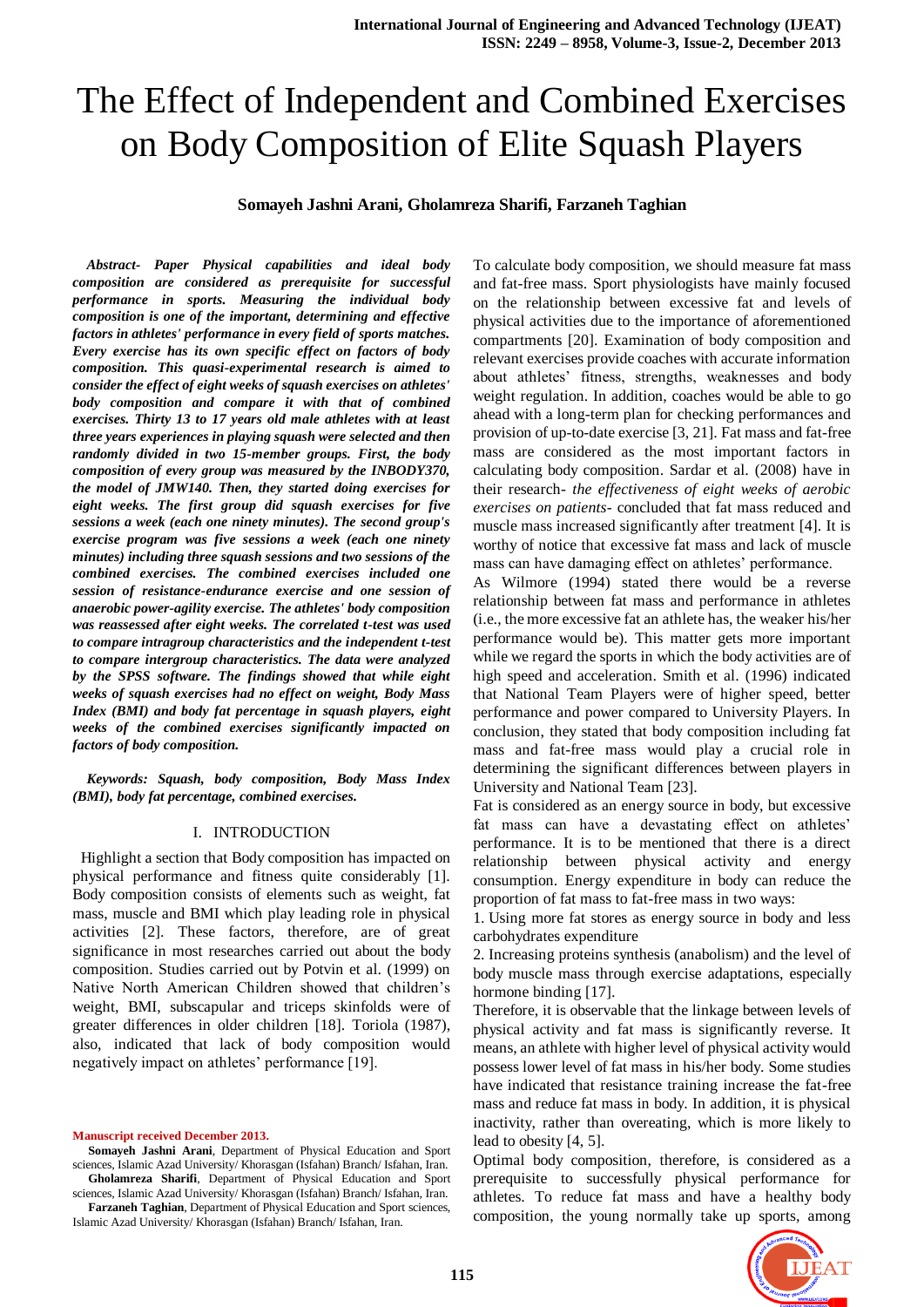which squash has become increasingly popular in recent years.

Although a squash court is a relatively small playing space when compared to other competitive areas such as a football pitch, the players will need to run at speed to reach certain shots. Many researchers have studied the impacts of various training program on body composition compartments [6, 7, 8, 24, 25 & 26] but the effectiveness of squash exercise program and combined exercise programs has not been well understood.

The present study is aimed at examining the independent and combined effects of eight weeks of training program in squash on body mass and composition in elite athletes.

## II. METHODS

#### *A. Population and sample of research*

The present study is based on quasi-experimental design with practical results. Sample of study included 30 squash players, ranged 13-17, in Aran and Bidgol with 3 years experiences in playing the game. They were purposively selected and randomly divided into two 15-member groups. Their nutritional data were gathered through questionnaires; also the rate of calorie expenditure was calculated in them. They did not take any medicine. At first, the body composition of groups was measured by the INBODY370, model JMW140. It is worthy of notice that factors such as temperature and humidity in atmosphere, digestion and clothing were carefully examined during the measurement.

Then, they started doing their exercises for eight weeks. While the first group did squash exercises for five sessions a week (each of which lasting 90 minutes), the exercise patterns for the second group included five 90-minute training sessions (each of which lasting 90 minutes) in a week that consisted of three squash exercise sessions and two sessions of the combined exercises. The combined exercises included one session of resistance-endurance exercise and one session of anaerobic power-agility exercise in which factors such as maximum load, exercise order, intensities and rest intervals were taken into account [Appendix 1]. The athletes' body composition was reassessed after eight weeks. The physical characteristics of the subjects are displayed in Table 1.

Table 1 the average physical characteristics of subjects

| indexes         |                 | Height (cm)        | Weight (kg)       | <b>BMI</b>       |  |
|-----------------|-----------------|--------------------|-------------------|------------------|--|
| <b>Groups</b>   | Age (years)     |                    |                   |                  |  |
| First<br>Group  | $14.1 \pm 2.05$ | $152.67 \pm 20.21$ | $45.13 \pm 12.06$ | $17.19 \pm 3.71$ |  |
| Second<br>Group | $14.4 \pm 2.64$ | $153.8 \pm 21.09$  | $48.2 \pm 10.20$  | $20.22 \pm 3.17$ |  |

# III. DATA ANALYSIS

After the data were gathered, their normality was examined through Kolmogorov-Smirnov Normality Test and the variance homogeneity of posttest data in both groups was examined through Levene's Test for Equality of Variances. The correlated t-test and independent t-test were employed to compare intragroup characteristics and intergroup characteristics respectively. The data were analyzed by the SPSS software.

## IV. RESULTS

As shown in table 2, eight weeks of squash program had no effect on athletes' weight. Conversely, there existed a significant relationship between eight weeks of combined exercise program and athletes' weight loss ( $P \ge 0.05$ ).

Table 2 weight information in pre and posttest of control and experimental group

|                | Index    | Mean  | <br><b>SD</b><br>N<br>SD of |                          |            | df | P     |
|----------------|----------|-------|-----------------------------|--------------------------|------------|----|-------|
| Group          |          |       |                             |                          | difference |    |       |
| First<br>group | pretest  | 45.13 | 12.06                       |                          |            | 14 | 0.97  |
|                | Posttest | 45.12 | 11.91                       | 15<br>--                 | 0.73       |    |       |
| Second         | pretest  | 48.20 | 10.21                       | 1.158<br>15<br>- - - - - | 14         |    | 0.008 |
| group          | Posttest | 47.28 | 10.13                       |                          |            |    |       |

Although there existed no significant differences between BMI in pre- and posttest for the first group, it was revealed that the difference was significant for that in the second group. Therefore, eight weeks of exercises in squash has not altered the BMI but eight weeks of combined exercises have impacted on athletes' BMI ( $P \ge 0.05$ ) (Table 3).

Table 3 BMI in pre- and posttest of control and experimental group

| Index           |          |       |           |    |                     |    |       |
|-----------------|----------|-------|-----------|----|---------------------|----|-------|
| Group           |          | Mean  | <b>SD</b> | N  | SD of<br>difference | df | P     |
| First<br>group  | pretest  | 19.71 | 3.71      | 15 | 0.38                | 14 |       |
|                 | Posttest | 19.71 | 3.60      |    |                     |    | 0.99  |
| Second<br>group | pretest  | 20.22 | 3.17      |    |                     |    |       |
|                 | Posttest | 19.74 | 3.22      | 15 | 0.48                | 14 | 0.002 |

Furthermore, there would no significant differences between percentage body fat in pre- and posttest for the first group. However, results showed that the difference was significant for that in the second group. Therefore, eight weeks of exercises in squash has not changed the percentage body fat but eight weeks of combined exercises have impacted on athletes' percentage body fat ( $P \ge 0.05$ ) (Table 4).

Table 4 body fat percentage in pre- and posttest of control and experimental group

| Index<br>Group |          | Mean  | SD   | N  | SD of<br>difference | df | P     |
|----------------|----------|-------|------|----|---------------------|----|-------|
|                | pretest  | 10.28 | 6.69 | 15 |                     | 14 | 0.24  |
| First group    | Posttest | 10.32 | 6.63 |    | 0.15                |    |       |
|                | pretest  | 10.29 | 6.65 | 15 |                     |    | 0.003 |
| Second group   | Posttest | 9.96  | 6.34 |    | 0.35                | 14 |       |

### V. DISCUSSION

Exercise Physiologists in addition to researchers and sports coaches have determined indexes for weight, BMI and percentage body fat. Physical performance and sports activities are considerably related to the weight, BMI and percentage body fat. In addition, researches have shown that various sports might differently impact on weight, BMI and percentage body fat in athletes [4, 9].

The findings of present study indicated that eight weeks of squash program had no effect on athletes' weight, which are in line with those of Tayebi et al. (2009) which showed that 3-month volleyball exercise pattern would not influence

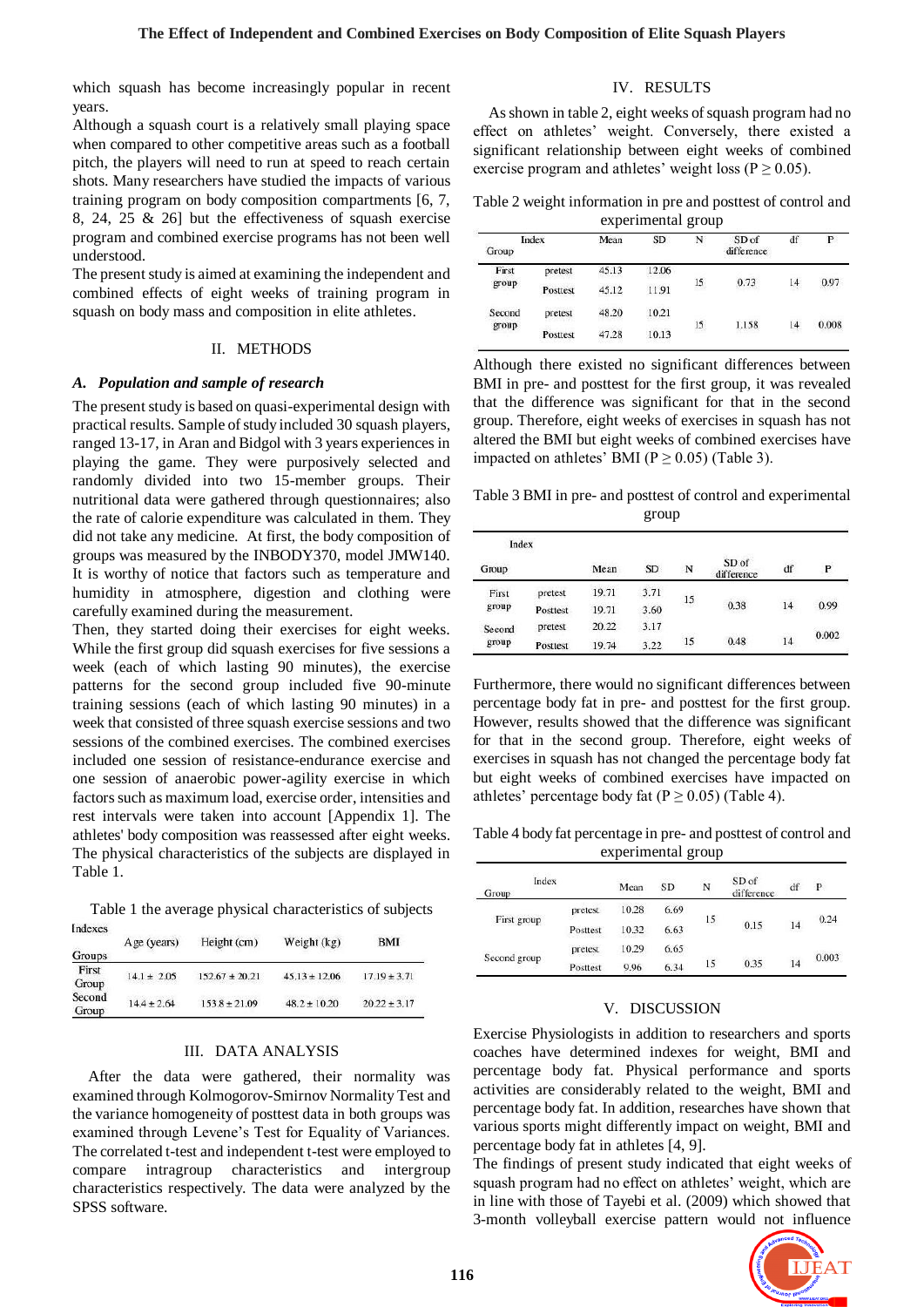weight loss and BMI [10]. However, eight weeks of combined exercises can significantly reduce athletes' weight and BMI, which is in line with that of Gayini et al. (2007) who proved the effectiveness of eight weeks of physical activities in losing weight and BMI [11]. Also, it is comparable to those of Rahmaninia et al. (2004) indicating that there exists a significant relationship between endurance exercises and weight loss [7].

Weight and BMI can negatively or positively impact the sports performance. When the physical activities are crucial in sport game, the high level of BMI and weight can positively influence the performance. However, low level of BMI and weight can be of positive effect in sports like squash in which speed and acceleration play the crucial roles [12, 13]. Considering findings of present study, it can be said that some combined exercises in addition to squash would help amateurs to lose weight.

Findings also represented that eight weeks of exercises in squash has not significantly changed the percentage body fat in athletes, which is line with those of Tayebi et al. (2009) indicating that 3 months of volleyball exercise program was ineffective in reducing athletes' fat percentage [10]. Another research, also, had showed that football players' body composition changed during the competitive season and their BMI increased due to growing fat-free mass rather than fat mass [27]. However, some studies have reported no change in body composition during the competitive season [28]. The present study has indicated that eight weeks of exercises in squash has not changed the percentage body fat, whereas eight weeks of combined exercises have impacted on athletes' percentage body fat. This finding is comparable to other studies which showed a kind of direct relationship between endurance exercises and weight loss.

Moreover, research results are in line with those of Sardar et al. (2008) which showed that eight weeks of aerobic exercises would significantly influence body composition and body fat percentage [4]. In addition, findings are comparable to those obtained by Rahmani Nia et al. (2004) which showed the significant effect of endurance exercises on losing weight in women [7].

There is, in fact, a reverse linkage between percentage fat body and physical performance in squash players. Chin et al. (1995) found that physical performances of Hong Kong National Squash Players were significantly related to their championship in Asia [29].

Other studies, however, demonstrated a positive effect of exercises and sports activities on body composition and body fat. For example, Marrin and Bampouras (2008) in their examination - *the anthropometric and physiological characteristics of elite female water polo players over the course of a periodized training year*- demonstrated that significant reductions in body fat percentage occurred as the training year progressed [30]. Results of present study along with those of Tayebi et al., [10] show that exercise programs have no effect on body fat reduction in volleyball and squash players, which generally indicate that sports variously impact on fat mass in athletes. Consequently, the sport-specific activities would play a crucial role in determining the body composition.

The effectiveness of combined exercises in reducing the fat mass and weight can be attributed to the circuit exercises because they involve all levels of body muscles [2, Rahmani and Poursohrab] and as Wilmor & Costil state the fat mass is the energy source for circuit exercises. Circuit exercises are influential due to two functions: Firstly, due to increased enzyme activities of fat *β*-oxidation and secondly due to the elevation of free fatty acid levels for muscles [17, Rahmani and Poursohrab]. These functions lead to utilization of more fat masses by muscles through exercises [11, Rahmani and Poursohrab].

The hypothesis advanced by Issekutz et al. (1965) is that as exercise intensity increases (mild to moderate), it results in fuel substrate switching (or crossing over) from lipids to carbohydrates (increased carbohydrate and decreased fatty acid metabolism). Other studies, in addition, showed that increase in free fatty acid levels would save glycogen in blood, thus the combined exercise can play a crucial role in changes of body composition and reduction of fat mass in athletes.

The findings of present study are of great application in public sports, as squash can help people who want lose weight, fat mass and finally have a homogenous body composition. A game of squash can be a lot of fun but it requires high level of stamina, speed and strength. Also, it In order to play well during a squash match, arms, legs and core need to be extremely strong as strong legs will allow you to move quickly to the ball and execute an effective shot. Strong arms will enable you to control the squash racket and play powerful shots throughout the match, whilst a strong core will help your balance and general sense of body control [15]. Research findings showed that it was not squash per se that considerably changed the body composition and lose weight, but the combined exercises. This issue can be attributed to the fact that fat mass does not play a leading role in energy production in sports like squash [16]. Regarding findings of present and other related studies about losing weight and reducing fat mass, it is suggested that athletes do combined exercises along with squash.

# VI. CONCLUSION

The past researches have mainly focused on the positive effect of aerobic exercises on weight loss, BMI and body fat mass [8] and considered the anaerobic exercises ineffective consequently [6]. Although research findings showed that eight weeks of squash exercises could not considerably impact on weight loss, BMI and fat percentage in athletes, it was revealed that combined exercises, along with squash, would dramatically decrease weight, BMI and body fat percentage in athletes. Balanced body composition is very essential in athletes and non-athletes fitness while lower level of fat mass and higher level of muscles have a considerable impact on athletes' physical performance and non-athletes' fitness. Finally, it can be claimed that the research findings pave the way for both squash players and non-athletes who intend to lose weight.

### REFERENCES

- [1] T. W. Rowland. Developmental exercise physiology (A. A. Gaiyini, Trans.). Tehran: Danesh Afrouz (Original Work Published in 1996).
- [2] Gh. Sharifi. Azmounhaye Azmayeshgahi va Meidani [Laboratory and field researches]. Khourasegan Azad University Publication. (2007).
- [3] N. Behpour,; B. Yousefi, M. Faramarzi. Ertebate noue peykare bandi va tarkibbandi ba amalkard dar olgouhaye harekati paye va ejraye